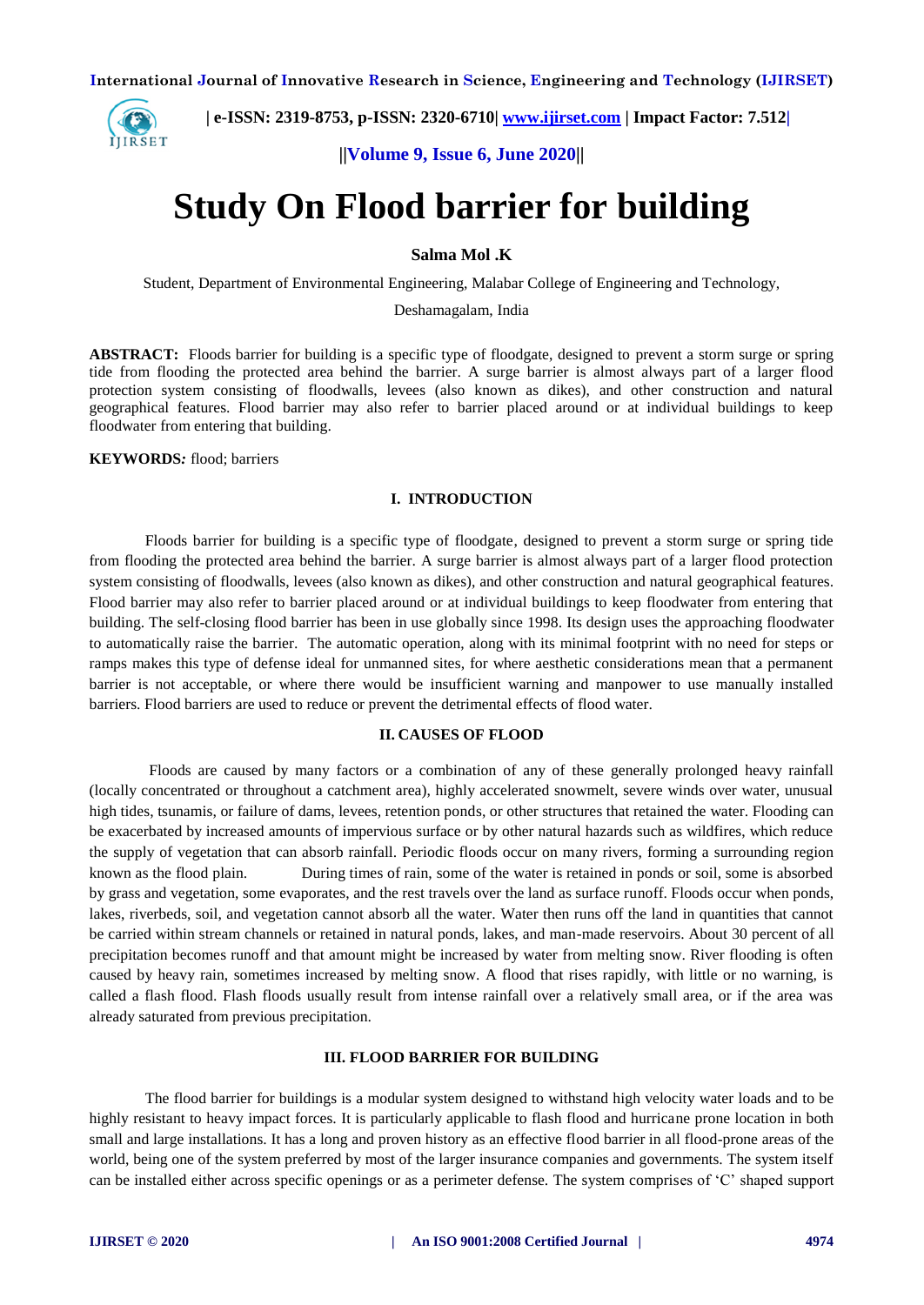

 **| e-ISSN: 2319-8753, p-ISSN: 2320-6710| [www.ijirset.com](http://www.ijirset.com/) | Impact Factor: 7.512|**

# **||Volume 9, Issue 6, June 2020||**

post and hollow Aluminum beams, the ends of which mount(slide)down between the jaws of each post. These beams stack on edge with each other with a tongue and groove connections. .

Flood barriers may also refer to barriers placed around or at individual buildings to keep floodwaters from entering that building.

Delta Works

The Delta Works in the Netherlands is the largest flood protection project in the world. This project consist of number of surge barriers, it is largest barrier in the world.9 km long, other Examples include the MAESLANTKERIN.G, HARINGVLIENTDAM, and the HARTELKING

Thames Barrier

The Thames Barrier is the World's second largest movable flood barrier and is located downstream of central London. Its purpose is to prevent London from being flooded by exceptionally high tides and storms surges moving up from the North Sea .It needs to be raised only during high tide; at ebb tide it can be lowered to release the water that backs up behind it.

New Orleans

In 2007 United State Army Corps of Engineers started construction of an ambitious project that aimed to prevent storm surges from flooding the city by 2011.The IHNC Lake forgone surge Barriers on the confluence of these waterways is the largest in the United States.

Eider Barrage

The Eider barrage is located at the mouth of the river Eider near Toning on Germany. Its main purpose is protection from storm surges by the North SEAS. Its Germany's largest coastal protection structure.

• River Foss Barrier

The River Foss, York, UK has a barrier to control the inflow of fast moving water from the River that may overspill its banks upstream the Foss and flood surroundings properties.

## **IV. TYPES OF FLOOD BARRIER FOR BUILDING**

#### Removable Flood Barrier

Our removable flood barriers (or 'demountable') are engineered to provide similar levels of protection to permanent flood defenses, but with the advantage of being fully removable when not required. They can be supplied for virtually any configuration including arcs, closed rectangles or circles and straight runs of any length. The portable flood barrier design can be used on slopes up to 20°and can be stepped for steeper gradients. This makes our demountable flood barriers ideal for building openings or as a continuous flood wall. Each system is load calculated based on application and the prevailing flood conditions and can be configured for flood protection heights up to 4m. Single spans up to 3m are possible. A four-sided detail is available for openings that may become fully submerged. To facilitate installation in new builds, we can supply pre-formed ground plates with integral anchors for the demountable supports. Alternatively, drill and fix anchor sockets can be provided for unobtrusive fixing through finished paving.

Glass Floodwalls

Flood Control International has developed the ultimate glass wall flood defenses that are capable of withstanding virtually any flood condition. See the new Hard Body Drop Test video below. The glass walls require no operational input and cause minimal visual intrusion where flood protection is required. Each glass barrier utilizes a combination of specially designed high strength structural glass, engineered frames designed to withstand the static and impact loads of the specific location, structural anchoring system, and specially designed watertight and impact resisting sealing technology. Flood protection heights up to 1.8m as standard. The result is a virtually clear glass barrier with no loss of visual amenity that can be used as a direct first line flood defense without the need for sacrificial panels, additional deflection devices or external buffers. Self cleaning glass and grade 316 stainless steel frames allow this system to be used in aggressive marine environments if required. Ideal when sea wall flood defenses are required. Our glass barriers can be used as individual viewing panels incorporated into hard flood defenses, or as a complete free standing glass wall spanning any length and following virtually any contour. There is also a version of the system that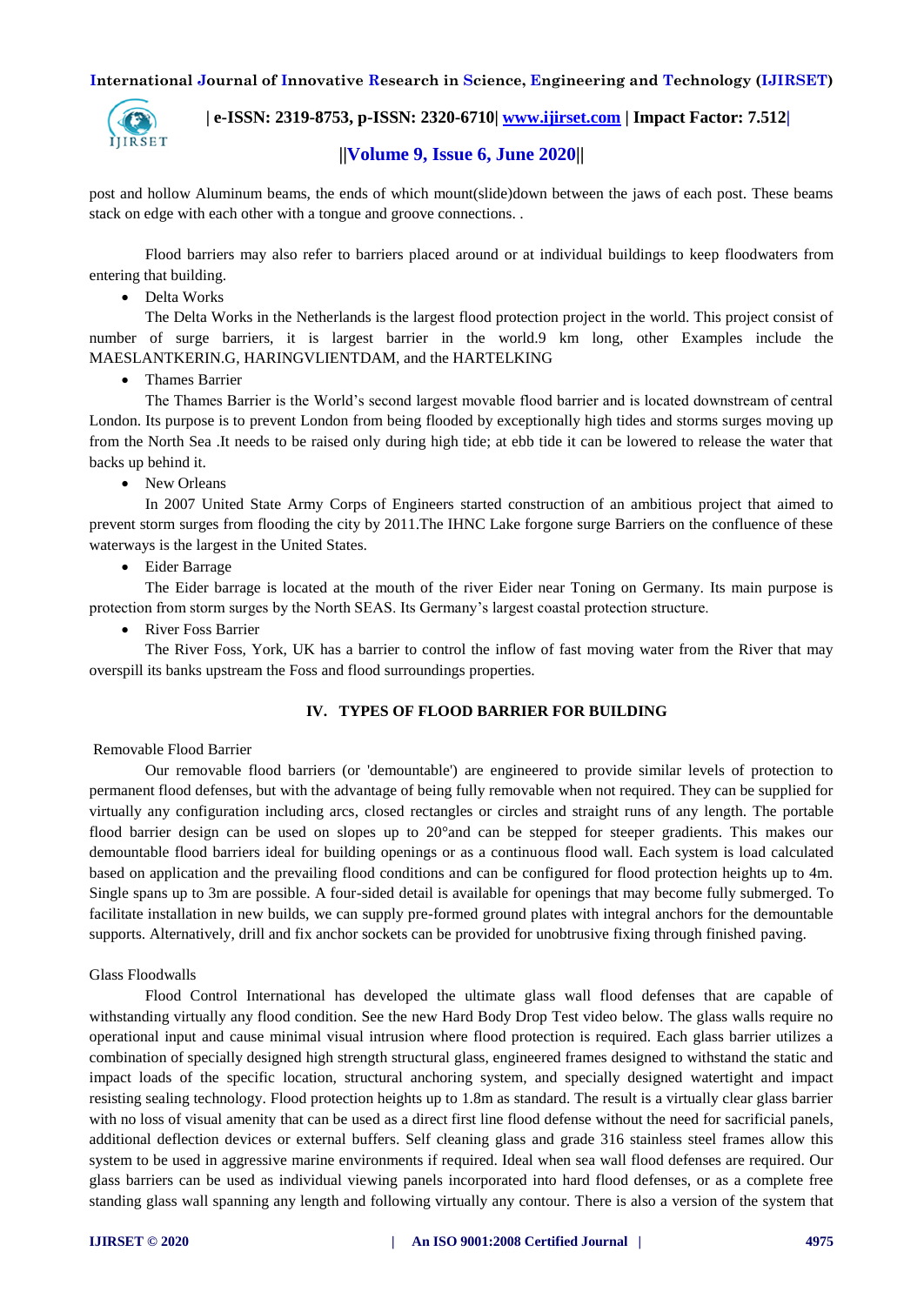

 **| e-ISSN: 2319-8753, p-ISSN: 2320-6710| [www.ijirset.com](http://www.ijirset.com/) | Impact Factor: 7.512|**

# **||Volume 9, Issue 6, June 2020||**

can be retrospectively mounted onto suitable existing foundations. Tamper proof and concealed fixings are used throughout the system to reduce the possibility of vandalism. Safety factors are incorporated into all load calculations and material design to avoid the possibility of catastrophic system failure.

## Flip- Up Flood Barriers

To provide unrestricted access to pedestrian and vehicle entrances, the automatic barrier is fully recessed in to the ground when not in use. Activated by a push button, automatically triggered by sensors, or manually, this flood barrier rises up to flood defense heights of 2m as standard and up to lengths of 12m.

## Drop-Down Flood Barriers

When not in use the drop-down flood barrier is unobtrusively located above the head of the opening, ready to be lowered at a moment's notice. Automatic sensors can operate the barrier with rising floodwaters, or push button operation keeping you in control, with manual override make this an efficient dependable flood defense.

## Self-Closing Flood Barriers For Buildings

These innovative flood barriers use the hydrostatic pressure of the rising flood water to activate and raise the barrier into position. No external power or intervention is required, making them ideal for unmanned locations, especially alongside rivers.

Flood barriers; advantages

- Bespoke length Buffalo Flood Barriers offer flexibility because they can be designed and manufactured to any length. The flood barrier can be installed on a single door or joined together to create a flood wall or used to create a bund/compound around a key asset. This flexibility allows for solutions to be tailored to your requirements and makes flood barriers a popular solution for commercial and residential buildings. This also means your barrier is always manufactured bespoke to your property.
- Multiple height options the Buffalo Flood Barrier can be manufactured in 200mm or 400mm increments height up to a height of 2000mm, making it applicable to a wide range of flood risks.
- Demountable the Buffalo Flood Barrier can be erected only when a flood risk is imminent. The barrier system takes minutes to deploy, therefore it is suitable for garages or loading bays where vehicles are crossing each day.
- Bund/Compound the flood barrier can also be used to create a compound around a key asset or building, which can be erected on a semi-permanent basis. Flood gates can be built into a flood wall or compound to offer pedestrian access, reducing the need to disengage the flood wall.
- Simple but effective flood barriers are a proven way to protect your business and home from flood risks. Flood barriers; disadvantages
- Human intervention flood barriers do not offer passive protection, and instead require a humans to deploy the system. This can lead to errors and requires people to present when a flood risk is imminent.
- Storage as flood barriers are unlikely to be deployed all the time, particularly if vehicle access is required on a daily basis, the barriers must be stored somewhere. This requires space for storage and training to ensure employees know where the flood barriers are in a flood risk event.
- Ground conditions the ground conditions need to offer a flush threshold for the flood barrier to seal against, therefore the ground conditions needs to be considered prior to installation. This is a factor that is highlighted in a flood survey, and can be rectified by installing a metal floor plate when installing the flood barriers.
- The automatic flood control measures is a unique and effective method to control extreme flood water level. the automatic flood control is working without any man power or any other energy .

The automatic flood control measure is carefully designed as the self-rising of flood gate as per the flood water level increase. The design uses the approaching flood water to automatically raise the barrier. The automatic operation, along with its minimal footprint with no need for step or ramps makes this type of defense ideal for unmanned site for where